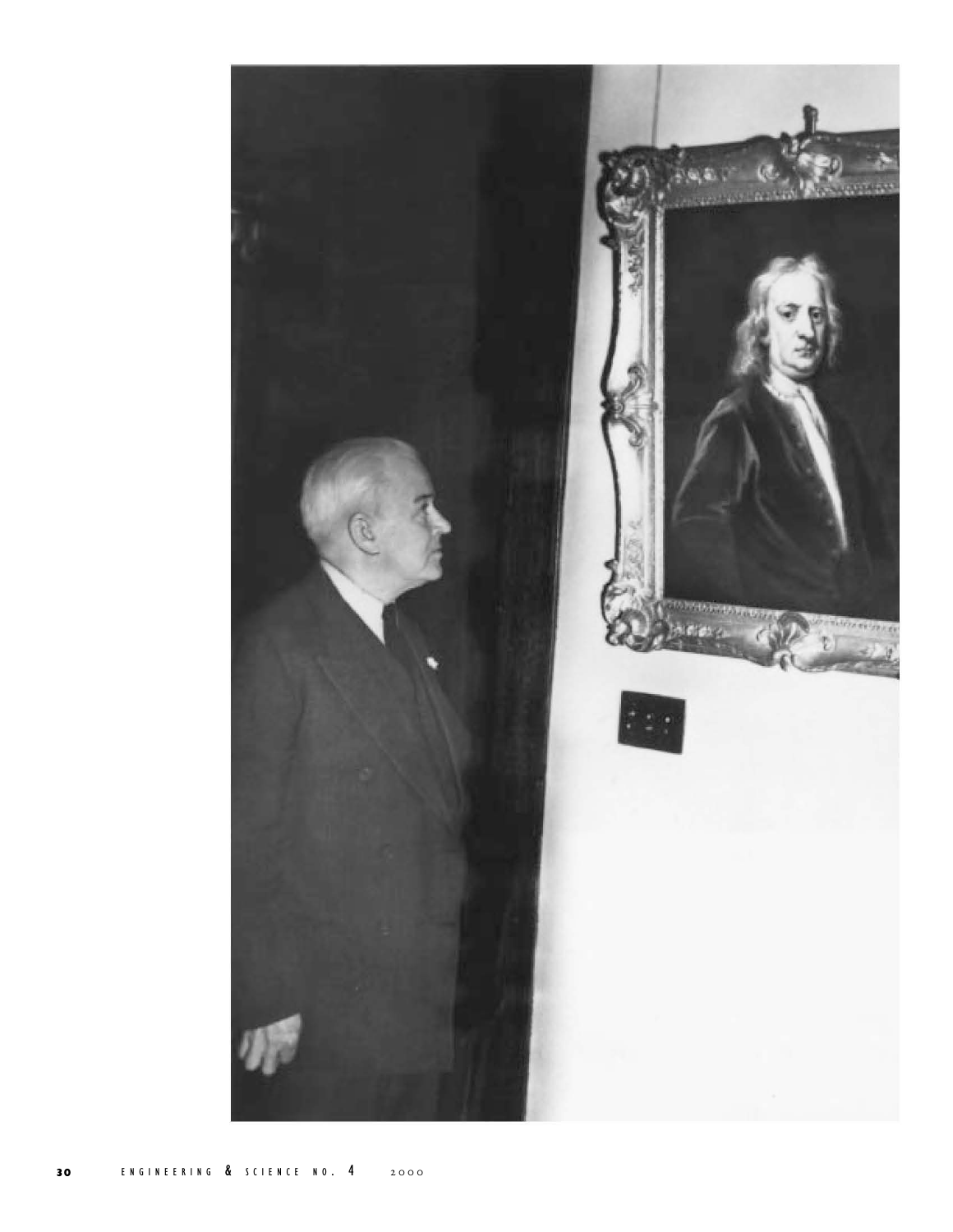graduate students, and, worst of all, scientific fraud.

## In Defense of Robert Andrews Millikan

by David Goodstein

**Isaac Newton (framed) and Robert Millikan: colleagues in crime? Speaking of crime, the Newton portrait was stolen from Goodstein's office in 1979. (Photo courtesy of Don Downie, Pasadena Star-News.)**

PICTURE CREDITS: 32, 34-35, 37 — Caltech Archives; 36 — American Scientist; 39 — Bob Paz

Robert Andrews Millikan was the founder, first leader, first Nobel Prize winner and all-around patron saint of the California Institute of Technology, an institution that has given me employment for more years than I care to remember. He also has been accused of male chauvinism, anti-Semitism, mistreating his graduate students, and, worst of all, scientific fraud. Since we at Caltech feel a solemn duty to defend our hero, my purpose here is to tell his story, look into these various accusations, and, to the extent that I can, mount a defense for Professor Millikan.

Millikan was born in 1868, son of a Midwestern minister. He attended Oberlin College, got his PhD in physics from Columbia University, did some postdoctoral work in Germany, and, in the last decade of the 19th century, took a position at the brand-new University of Chicago in a physics department headed by his idol, A. A. Michelson.

During the next decade, Millikan wrote some very successful textbooks, but he made little progress as a research scientist. This was a period of crucial change in the history of physics. J. J. Thomson discovered the electron, Max Planck kicked off the quantum revolution, Albert Einstein produced his theories of relativity and the photoelectric effect, and Jean Perrin's experiments and Einstein's theory on Brownian motion established forever that matter was made of atoms. Millikan made no contribution to these events. Nearing 40 years of age, he became very anxious indeed to make his mark in the world of physics. He chose to try to measure the charge of the electron.

Cathode-ray tubes had been around for decades when, in 1896, Thomson in England succeeded in showing that all cathode rays are electrically charged and have the same ratio of electric charge to mass. This was the discovery of the electron. It was the first demonstration that atoms had internal parts. The challenge then was to measure separately the electric charge of the electron.

Thomson and his colleagues tried to do it by observing how an applied electric field changed the rate of gravitational fall of clouds of water droplets that had nucleated on ions in a cloud chamber. The upper edge of the cloud, which had the smallest droplets, could be assumed to contain single charges. In this way, a crude but correct estimate of the unit of electric charge could be obtained. These cloud-chamber experiments were the starting point of Millikan's efforts.

Working with a graduate student named Louis Begeman, Millikan had the idea of applying a much stronger electric field than had previously been used, in the hope of stopping the descent of the cloud completely. To Millikan's surprise, what happened instead was that nearly all of the droplets with their different positive and negative charges dispersed, leaving in view just a few individual droplets that had just the right charge to permit the electric force to come close to balancing the effect of gravity. Millikan quickly realized that measuring the charge on individual ionized droplets was a method far superior to finding the average charge on droplets in a cloud.

It may have been during this period that Millikan's wife, Greta, attending a social event while Millikan spent one of his many long evenings in the lab, was asked where Robert was, according to unpublished remarks by Earnest C. Watson (in the Caltech Archives' Watson papers). "Oh," she answered, "He's probably gone to watch an ion." "Well," one of the faculty wives was later overheard to say, "I know we don't pay our assistant professors very much, but I didn't think they had to wash and iron!"

Unfortunately the single-droplet method had a serious flaw. The water evaporated too rapidly to allow accurate measurements. Millikan, Begeman and a new graduate student named Harvey Fletcher discussed the situation and decided to try to do the experiment with some substance that evaporated more slowly than water. Millikan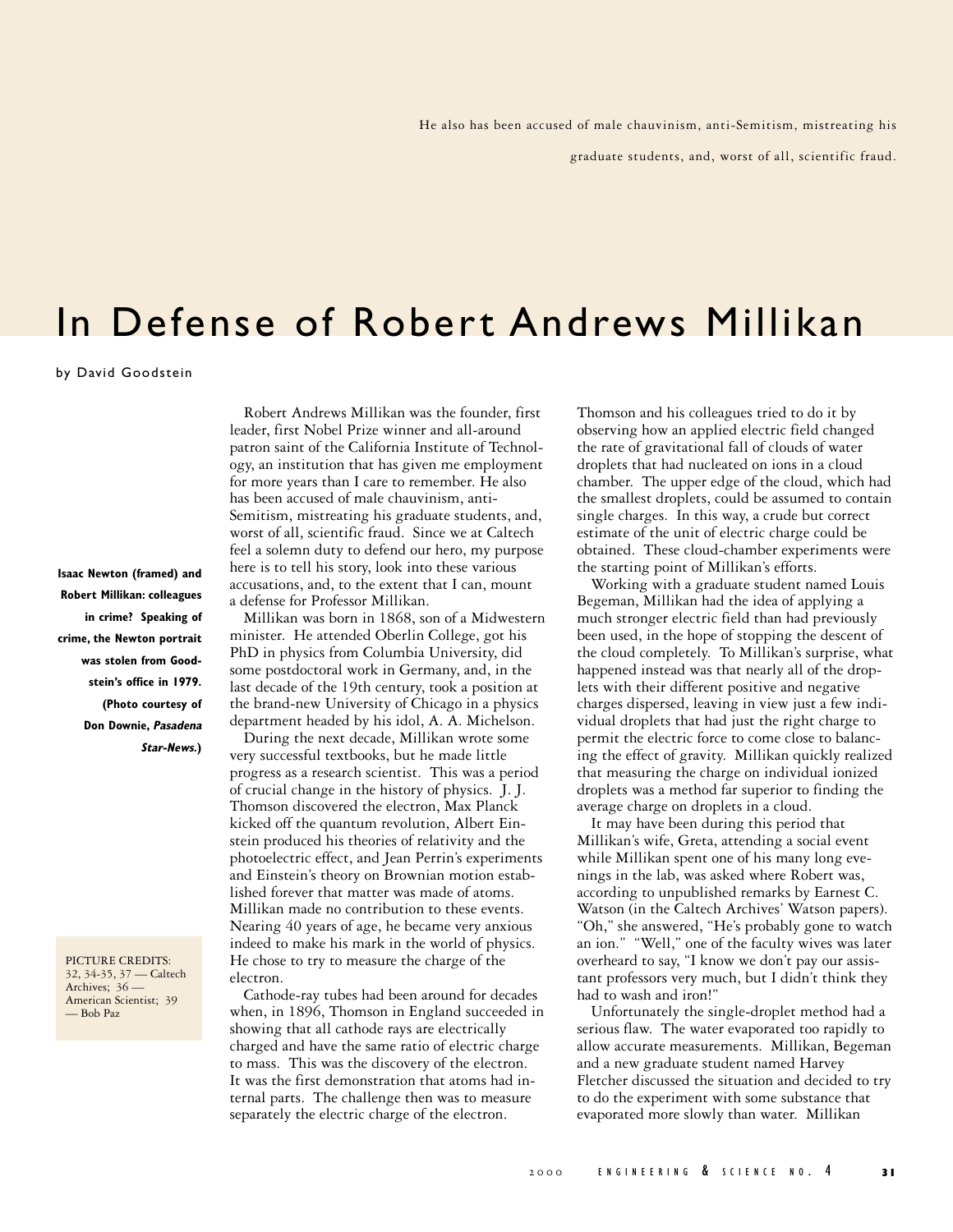





**laboratory, had many components, including the hefty brass chamber (at right, set up for a much later demonstration in 1969). A diagram taken from his controversial 1913 paper (bottom right) shows that the chamber contained two metal plates (M and N) to which he applied a high voltage, generated by a bank of batteries (B). Fine droplets of oil produced by a perfume atomizer (A) were fed into the top of the chamber. A tiny hole in the upper plate allowed the occasional droplet (p) to fall through, at which point it was illuminated by an arc lamp (a) and could be seen in magnification through a telescope. A manometer (m) indicated internal pressure. To eliminate differences in temperature (and associated convection currents), Millikan immersed the brass chamber in a container of motor oil (G), and he screened out the infrared components of the illumination using an 80-cmlong glass vessel filled with water (w) and another glass cell filled with a cupric chloride solution (d). An x-ray tube (X) allowed him to ionize the air around the droplet. With this equipment, Millikan could watch an oil drop that carried a small amount of charge rise when the applied electric field forced it upward and fall when only gravity tugged on it. By repeatedly timing the rate of rise and fall, he could determine precisely the electric charge on the drop.**

**Millikan's oil-drop apparatus, shown above in his Chicago**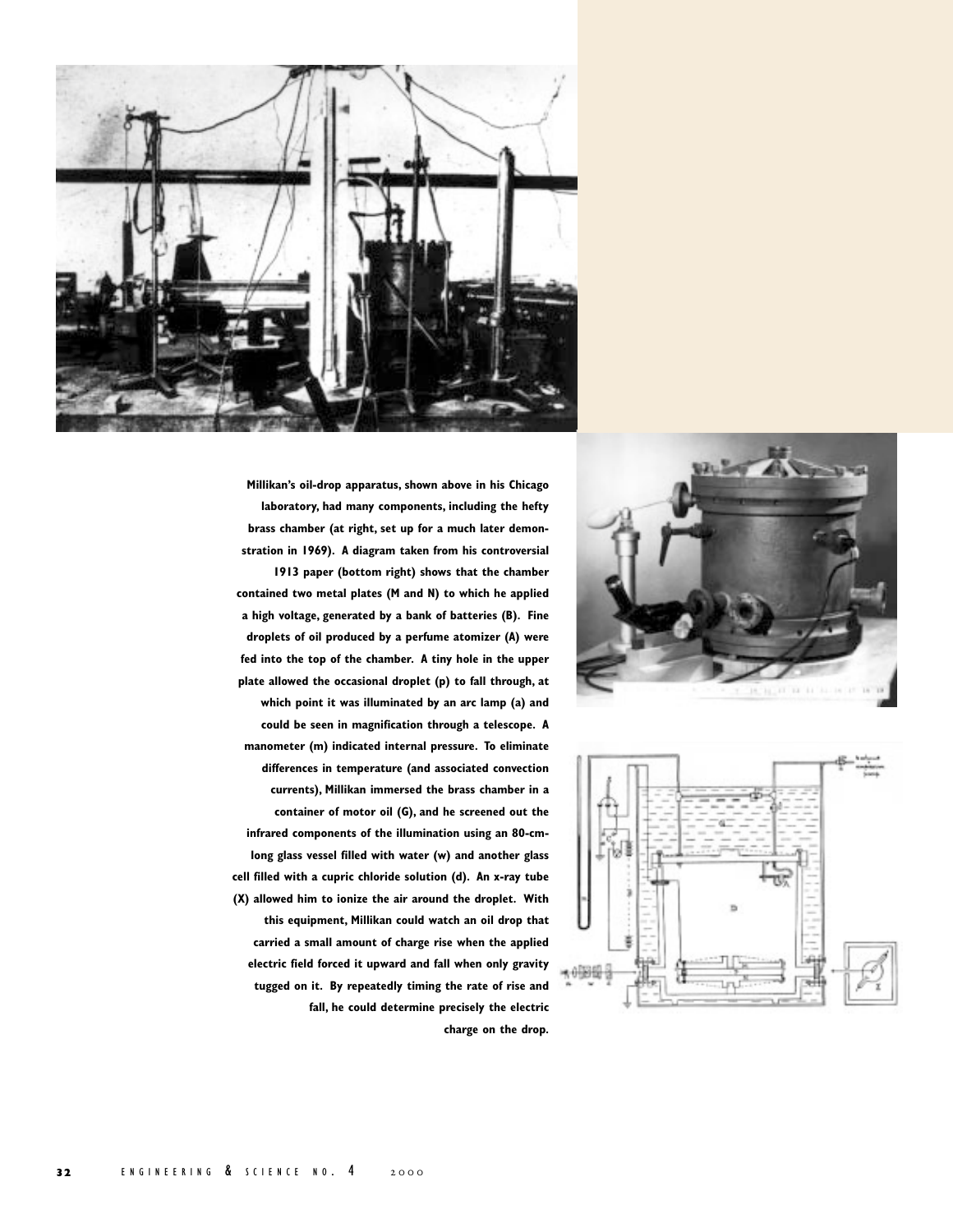Millikan proposed that Fletcher be sole author on the Brownian motion work and that he, Millikan, be sole author on the unit-electric-charge work. This is the source of the assertion that Millikan mistreated

his graduate students. No doubt Millikan understood that the measurement of *e* would establish his

reputation, and he wanted the credit for himself.

assigned to Fletcher the job of devising a way to do the experiment using mercury or glycerin or oil.

Fletcher immediately got a crude apparatus working, using tiny droplets of watch oil made with a perfume atomizer he had bought in a drugstore. He could view the droplets inside the experimental chamber by illuminating them with a bright light and focusing a specially designed telescope on them. Through the eyepiece, he could see the oil droplets dancing around in what is called Brownian motion, caused by impacts of unseen air molecules. This itself was a phenomenon of considerable current scientific interest. When Fletcher got the busy Millikan to look through his telescope at the dancing suspended droplets of oil, Millikan immediately dropped all work on water, and turned his attention to refining the oil-drop method.

A couple of years later (around 1910) Fletcher and Millikan had produced two results. One was an accurate determination of the unit electric charge (called *e*) from observing the rate of fall or rise of oil drops in gravitational and electric fields, and the other was a determination of the product *Ne*, where *N* is a separate constant called Avagadro's number. The product *Ne* came out of observations of Brownian motion. Millikan approached his student Fletcher with a deal. The academic rules of the time allowed Fletcher to use a published paper as his PhD thesis, but only if he was sole author. Millikan proposed that Fletcher be sole author on the Brownian-motion work and that he, Millikan, be sole author on the unitelectric-charge work. This is the source of the assertion that Millikan mistreated his graduate students. No doubt Millikan understood that the measurement of *e* would establish his reputation, and he wanted the credit for himself. Fletcher understood this too, and he was somewhat disappointed, but Millikan had been his protector and champion throughout his graduate career, and so he had little choice but to accept the deal. The

two men remained good friends throughout their lives, and Fletcher saw to it that this version of the story was not published until after Millikan's death and his own.

Let us turn now to the question of scientific fraud. In 1984, Sigma Xi published a booklet called *Honor in Science*. More than a quarter of a million copies were distributed before it was replaced recently by a newer version. *Honor in Science* includes a brief discussion of the Millikan case that begins, "One of the best-known cases of cooking is that of physicist Robert A. Millikan." Cooking, meaning "retaining only those results that fit the theory and discarding others," is one of the classic forms of scientific misconduct, first described in an 1830 book by Charles Babbage (*Reflections on the Decline of Science in England: and its Causes*). According to *Honor in Science,* it is a wellestablished fact that Millikan cooked his data. What is going on here? There are really two stories. One concerns the question of what actually happened back in the period 1910–1917, and the other illustrates how, much more recently, he came to be accused, tried, and convicted of scientific fraud. It's time to tell both of these stories.

The accusation against Millikan, very briefly, is this. After the 1910 paper (with Millikan alone, not Fletcher, as author) presenting his measurement of the unit of electric charge, Millikan found himself embroiled in controversy with the Viennese physicist Felix Ehrenhaft. Ehrenhaft, using a similar apparatus, found cases of electric charges much smaller than Millikan's value of *e* (Millikan refers to these as "subelectrons"). In order to refute Ehrenhaft's assertion of the existence of subelectrons, Millikan (now working alone; Fletcher had received his doctorate and left) made a new series of measurements, published in 1913, in which the charge on every single droplet studied was, within a very narrow range of error, an integer multiple of a single value of *e*. The 1913 paper succeeded in dispatching Ehrenhaft, and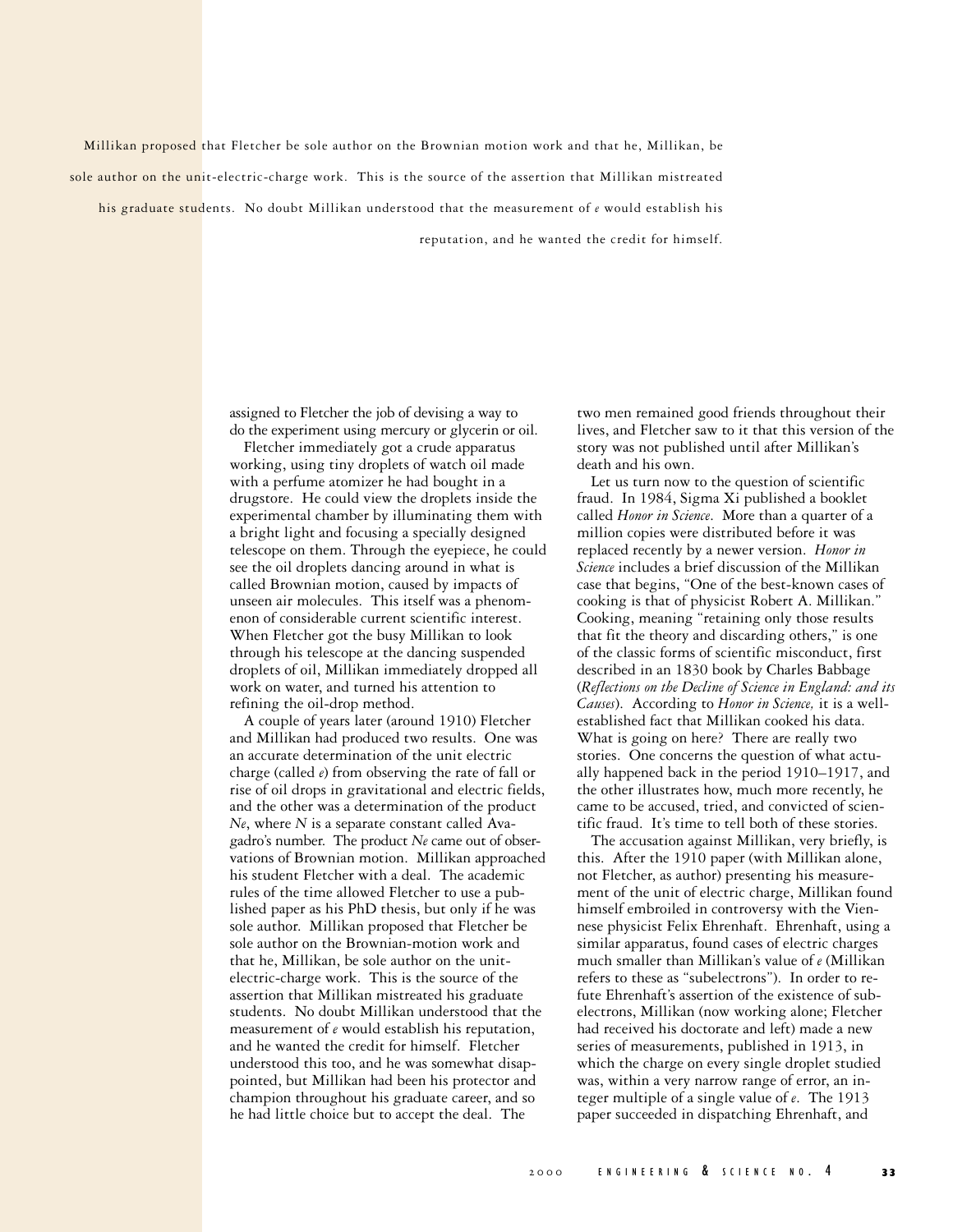Nov. 19:194 18 sevel divisions  $t = 18.0$ Sim and fany  $73.9524$  $at$ 門語  $16.$  $16.8$ n. ö  $12$ 1Ł RG. 교  $\frac{16}{17}$ tac 傅辛  $29.3$  $\theta$  $13.0$  $95.2$  $363.75$  $16.6$  $139.21$  $V_t/t_3$  $1983$ log 12.73 = 4 1049

**Millikan's lab notebooks provide some insight into his methods. The page above, dated November 18, 1911, shows his observations at left under G, for gravity, and F, for field, and his calculations to the right. This drop and the ones for which comments are excerpted at top right, were not among those included in Millikan's published paper. The experiment dated March 14, 1912 (opposite page), with its exuberant red notation, was indeed published.** contributed significantly to Millikan's 1923 Nobel Prize. An examination, however, of Millikan's private laboratory notebooks (housed in the Caltech Archives) reveals that he did not in fact report every droplet on which he recorded data. He reports the results of measurements on 58 drops, whereas the notebooks reveal data on approximately 175 drops in the period between November 11, 1911, and April 16, 1912. In a classic case of cooking, the accusation goes, he reported results that supported his own hypothesis of a smallest unit of charge, and discarded those contrary results that would have supported Ehrenhaft's position. And, to make matters very much worse, he lied about it. The 1913 paper presenting Millikan's results contains this explicit assertion: **"***It is to be remarked, too, that this is not a selected group of drops, but represents all the drops experimented upon during 60 consecutive days,* during which time the apparatus was taken down several times and set up anew." (Emphasis in the original.) Thus, Millikan is accused of cheating and then compounding his cheating by lying about it in one of the most important scientific papers of the 20th century. There couldn't be a clearer case of scientific misconduct.



Let us look at some of the pages in Millikan's private laboratory notebooks. The one at left is dated November 18, 1911. At the top right the temperature is noted as  $t = 18.0$ °C (obviously, Millikan's lab was not well heated for the bitter Chicago weather) and the pressure, 73.45 cm (possibly a stormy day). On the left, we see a column of figures under *G*, for gravity. These were the times taken for a tiny droplet—a pinpoint of light, too small to focus in his telescope to fall between scratch marks in the telescope's focal plane. These measurements gave the terminal velocity of the drop when the force of gravity was balanced by the viscosity of air. From this measurement alone, he could determine the size of the tiny, spherical drop.

Then there is another column under *F* for field. These were the times taken for the drop to rise between the scratch marks under the combined influence of gravity, viscosity, and the applied electric field, which had been turned off during the *G* measurements. The combined *F* and *G* measurements made it possible to determine the charge on the drop. We can see that the *F* measurements change from time to time. The first series give an average of 8.83, then 10.06, then 16.4, and so on. That happens because the charge on the drop changes from time to time, when the drop captures an ion from the air. Millikan made use of the changes to help deduce the number of units of charge on the drop.

To the right of these columns appears a series of laborious hand calculations (not necessarily done on the same day that the data were taken), using logarithms to do multiplication and square roots, and then finally, bottom right, the comment, "very low something wrong" with arrows to "not" sure of distance." Needless to say, this was not one of the 58 drops Millikan published.

Another page shows observations on two drops, taken November 20 and 22, 1911, with similar columns of figures (excerpt above). To the right at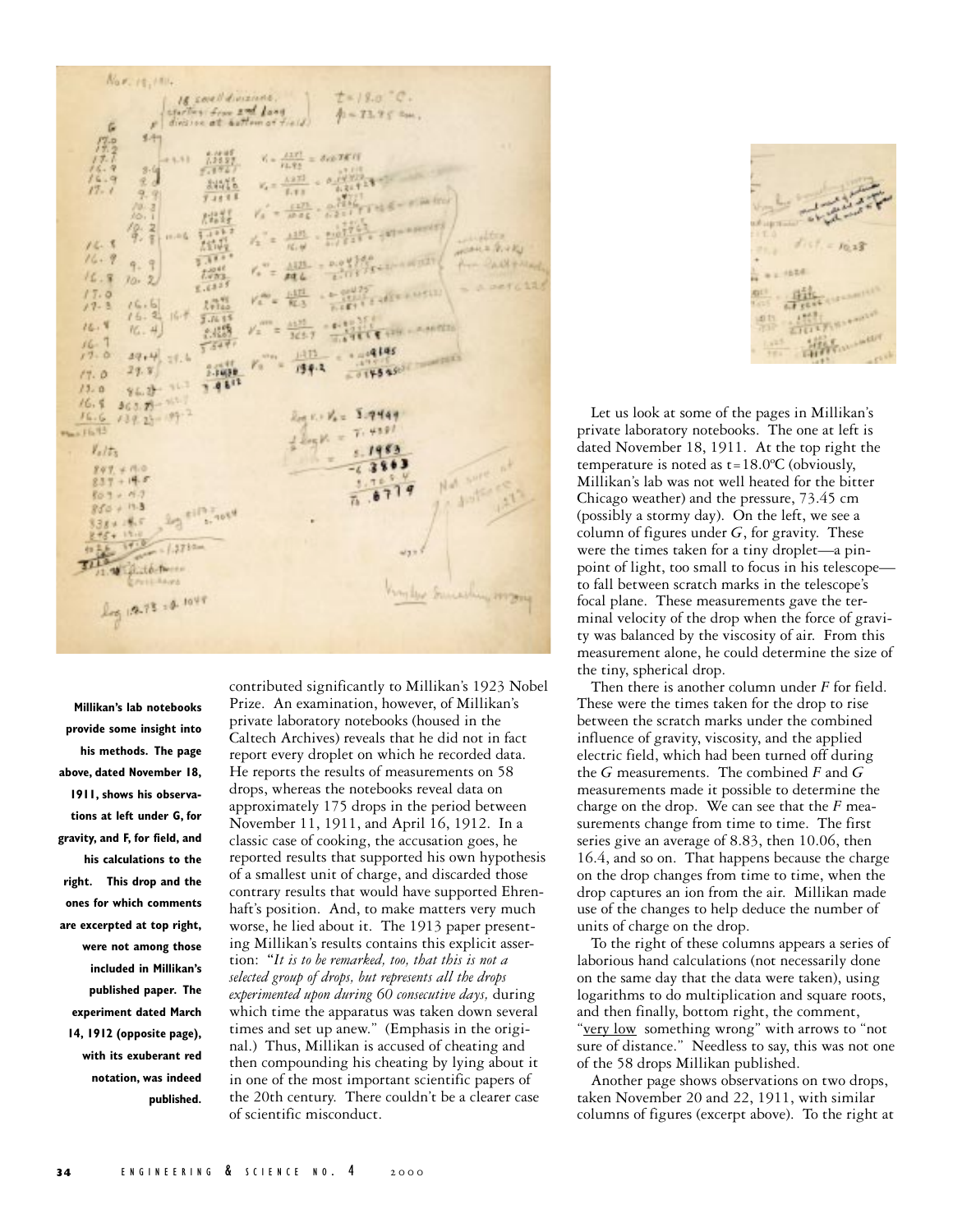

the bottom of the first observation we see again "very low something wrong" and below that, "found meas[uremen]t of distance to the hole did not. . . ." Once again, not up to snuff. But on a page dated December 20, 1911 (the temperature now a comfortable 22.2ºC—did the university turn the heat on in December?), we find the remark: "This is almost exactly right & the best one I ever had!!!" (left).

Millikan, in his crucial 1913 paper, did not publish any of the drops for which the raw data are shown in these three pages, not even "the best one I ever had." This was all part of a warm-up period during which Millikan gradually refined his apparatus and technique in order to make the best measurements anyone had ever made of the unit of electric charge. The first observation that passed muster and made it into print was taken on February 13, 1912, and all of the published data were taken between then and April 16, 1912, actually a period of 63 days (1912 was a leap year). Raw data taken during this period are shown in the notebook page below, dated March 14, 1912. Our eye is immediately drawn to the comment, on the top center part of the page, "Beauty Publish."



Note also the pressure, 16.75 cm—too low for even the stormiest day in Chicago.

During these 63 days, Millikan recorded in his notebooks data for about 100 separate drops. Of these, about 25 are obviously aborted during the run, and so cannot be counted as complete data sets. Of the remaining 75 or so, he chose 58 for publication. Millikan's standards for acceptability were exacting. If a drop was too small, it was excessively affected by Brownian motion, or at least by inaccuracy in Stokes's law for the viscous force of air (more about this later). If it was too large, it would fall too rapidly for accurate measurement. He also preferred to have a drop change its charge a number of times in the course of an observation, so that he could have changes in charge, as well as a total charge, which had to be integer multiples of a single unit of charge. None of this could be determined without actually taking and recording data on a candidate drop. Thus, it should not be surprising that Millikan chose to use the data on only 58 of the drops he observed during the period when he and his apparatus had reached near perfection. Furthermore, he had no special bias in choosing which drops to discard. A modern reanalysis of Millikan's raw data by Allan Franklin (see following page) reveals that his result for the unit of charge and for the limits of uncertainty in the result would barely have changed at all had he made use of all the data he had, rather than just the 58 drops he used.

I don't think that any scientist, having studied Millikan's techniques and procedures for conducting this most demanding and difficult experiment, would fault him in any way for picking out what he considered to be his most dependable measurements in order to arrive at the most accurate possible result. In the 1913 paper, he cites his result with an uncertainty of 0.2 percent, some 15 times better than the best previous measurement (which reported an error of 3 percent). Furthermore, the value of the charge of the electron today agrees with Millikan's result within his cited uncertainty of 0.2 percent. The experiment was nothing less than a masterpiece, and the 1913 paper reporting it is a classic of scientific exposition. Nevertheless, it contains the phrase "this is not a selected group of drops, but represents all the drops experimented upon during 60 consecutive days," which is manifestly untrue. The question is, why did Millikan mar his masterpiece with a statement that clearly is not true?

Many years after the fact, Millikan's work was studied by historian Gerald Holton, who told the story of the Millikan-Ehrenhaft dispute ("Subelectrons, Presuppositions, and the Millikan-Ehrenhaft Dispute," in *Historical Studies in the Physical Sciences*, 1981) and contrasted Millikan's published results with what he found in Millikan's laboratory notebooks. Holton did not accuse Millikan of misconduct of any kind, but instead found in the unpublished laboratory notebooks an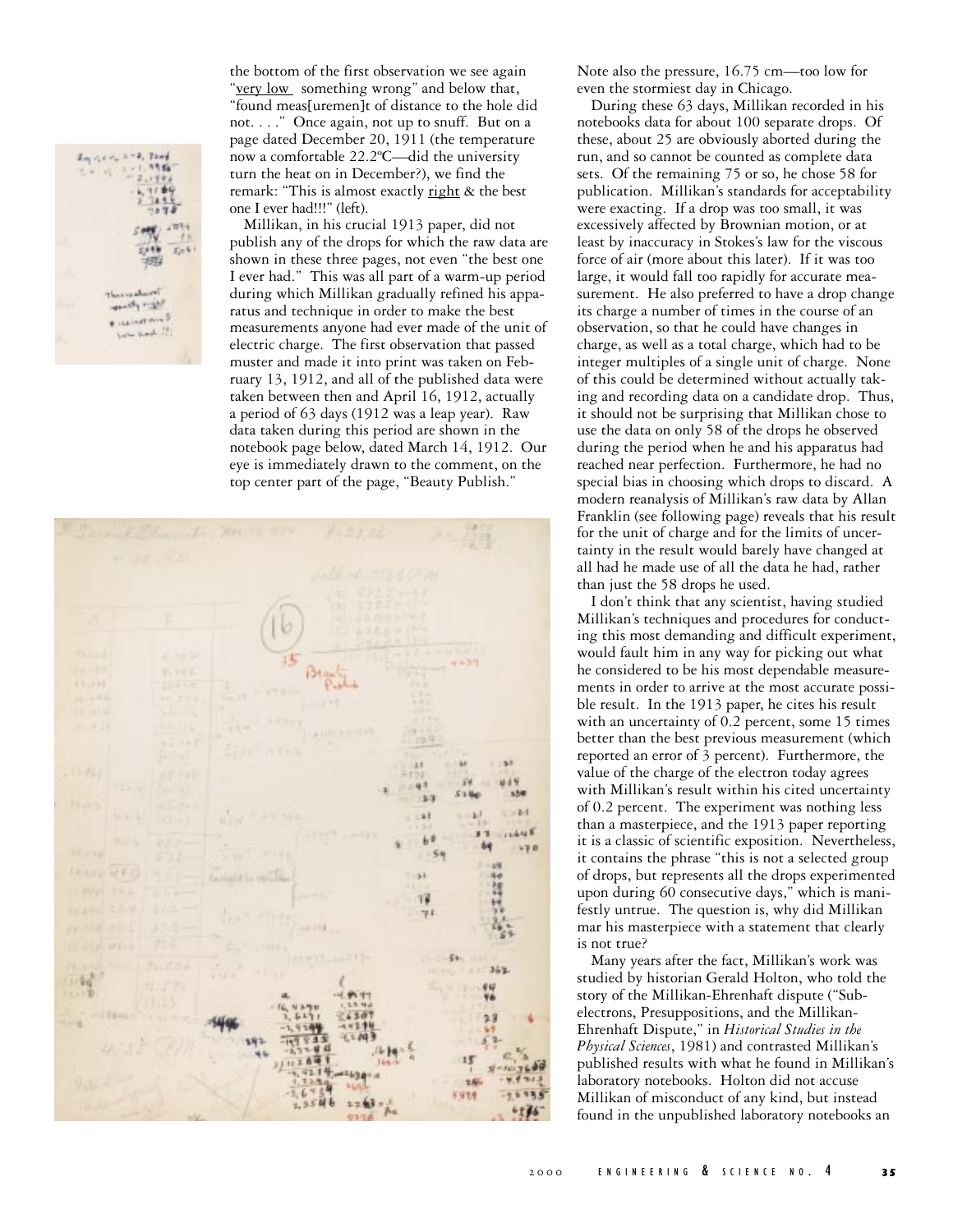

**Allan Franklin's reanalysis of Millikan's observations on published (solid) and unpublished (open) oil drops demonstrates that the scatter in his results lessened over time. Shown here are estimates of <sup>e</sup> derived from all the drops for which Millikan obtained adequate data after February 13, 1912, the day he gathered observations on the first of the 58 drops he ultimately published. Millikan was clearly being selective, but his choice of drops did not bias the overall result.**

opportunity to contrast a scientist's public, published behavior with what went on in the privacy of the laboratory. Holton's work was seized upon by two journalists, William Broad and Nicholas Wade, who in 1982 published a book about misconduct in science called *Betrayers of the Truth*. Broad and Wade, both of whom were then reporters for *Science* magazine, and both of whom now write for the *New York Times*, are the ones who tried and convicted Robert Millikan of scientific misconduct. Others, like the writer of Sigma Xi's *Honor in Science,* simply bought their argument at face value.

In *Betrayers of the Truth*, Broad and Wade want to make the point that scientists cheat. Chapter 2, "Deceit in History," starts out with a list of culprits: Claudius Ptolemy, Galileo Galilei, Isaac Newton, John Dalton, Gregor Mendel, and Robert Millikan. At the very least, Millikan is in good company. Of Millikan they say he "extensively misrepresented his work in order to make his experimental results seem more convincing than was in fact the case."

Every revision of his technique, every improvement of his apparatus, every word he wrote, public or private, was directed toward one goal only: the most accurate possible measurement of the charge of the electron.

> I would argue that this statement is profoundly incorrect. (The accusations against most of the other scientists on the list are equally spurious see "Scientific Fraud," *E&S*, Winter 1991.)

For the statement by Broad and Wade to make sense, Millikan's principal experimental result would have to be that there exists a smallest unit of electric charge. We would have to imagine that

the existence of electrons, and by implication, the existence of atoms, was an issue of burning controversy in 1913, with Millikan on one side and Ehrenhaft on the other, and that the whole point of Millikan's exercise was to prove that "subelectrons" did not exist. In fact, there were in 1913 a small number of respectable scientists who still insisted that the existence of unseen atoms was an unnecessary and unscientific hypothesis, but they had by then been left far behind by the mainstream of science, and besides, even they would not have chosen Ehrenhaft as their champion. To Millikan, who had seen Brownian motion with his own eyes, the existence of atoms and electrons was beyond question. Every revision of his technique, every improvement of his apparatus, every word he wrote, public or private, was directed toward one goal only: the most accurate possible measurement of the charge of the electron. Ehrenhaft and the supposed controversy are never so much as mentioned. And it is worth remembering that history has vindicated Millikan in that his result is still regarded as correct. Nevertheless, we are still stuck with the blatantly false statement, "[A]ll the drops experimented upon during 60 consecutive days."

To understand the significance of that statement, I must make a small digression. Millikan's oil drops rose and fell under the influence of three countervailing forces: gravity, electricity, and viscosity. The first two of these were very well understood. For the third, the 19th-century hydrodynamicist George Stokes had produced an exact formula applicable to a sphere moving slowly through an infinite, continuous viscous medium. The conditions that would make Stokes's law exact were well-satisfied by Millikan's oil drops in all respects except one: the drops were so small that the air through which they moved could not safely be considered a continuous medium. Instead, the air was made up of molecules, and the average distance between molecules was not completely negligible compared to the size of an oil drop. For this reason, Stokes's law could not be depended on as absolutely correct.

To deal with this problem, Millikan assumed, entirely without theoretical basis, as he stressed in his paper, that Stokes's law could be adequately corrected by an unknown term that was strictly proportional to the ratio of the distance between air molecules to the size of the drop, so long as that ratio was reasonably small. To test this idea, he purposely made that damaging ratio larger than it had to be by pumping some of the air out of his experimental chamber. That is the reason he recorded such low pressure in the page from his notebook dated March 14, 1912. Then, when he had assembled all of his data, he used a trick that would be appreciated by any experimentalist. He plotted a graph of all his data in such a way that, if his supposition was correct, all the data points would fall on a single straight line, and the posi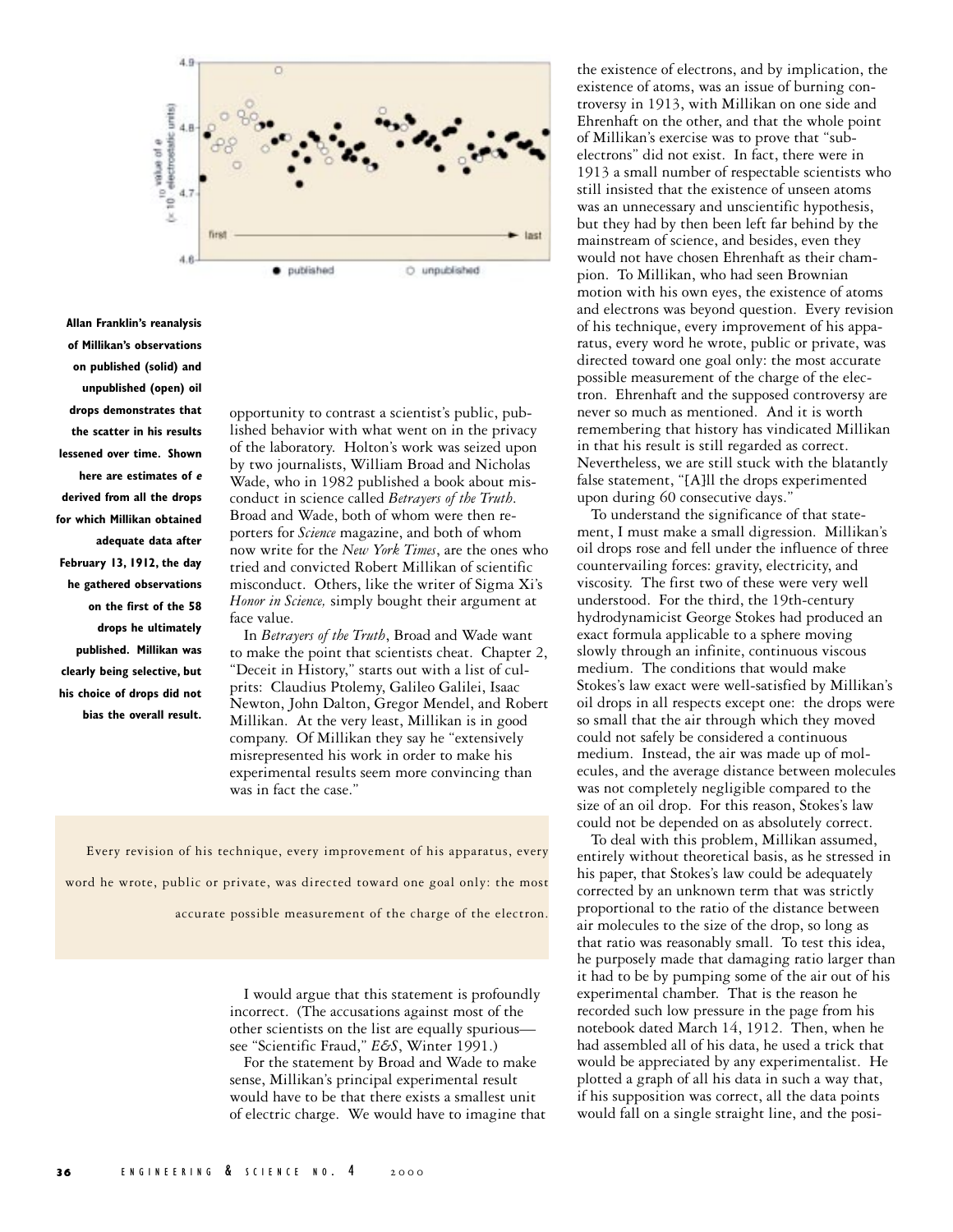tion of the line on the graph would give the magnitude of the unknown correction term. Thus, if it were successful, this procedure would all at once prove that the proposed method of correcting Stokes's law was justified, and give the magnitude of the necessary correction. In other words, this procedure, like everything else in this experiment, was designed not to question whether charge came in units, but rather to measure the unit of charge with the greatest possible accuracy.

Now let's turn to Millikan's actual published paper. It begins on page 109 of Volume II, No. 2, of the *Physical Review*. He explains how the experiment is done and (with specific drops as examples) how he analyzes his data, using changes in the charge on a drop to help determine the total number of units of charge on the drop. Then, on page 133, he writes: "Table XX contains a complete summary of the results obtained on all of the 58 different drops upon which complete series of observations were made during a period of 60 consecutive days." As we have already seen, his published results came from measurements made over a period of 63, not 60 days, but I think we can forgive him that lapse. The clear implication of the sentence is that there were only 58 drops for which the data were complete enough to be included in the analysis.

Page 133 is followed by two pages of Table XX, and an additional two pages of the graph of the

straight-line test of the correction to Stokes's law described above. On page 138, Millikan discusses his test of his presumed correction to Stokes's law. He points out that all of the points do indeed fall on the line, and in fact, "there is but one drop in the 58 whose departure from the line amounts to as much as 0.5 percent." And then, the very next sentence is, "It is to be remarked, too, that this is not a selected group of drops, but represents all the drops experimented upon during 60 consecutive days . . ." The damning remark is made, not in regard to whether charge comes in units, but in regard to getting the correction to Stokes's law right. What he means to say is, "Every one of those 58 drops I told you about confirms my presumed formula for correcting Stokes's law." And, although in *Physical Review* it comes five pages after the remark that qualified the choice of those 58 drops, the intervening pages are tables and graphs. In the typescript submitted by Millikan (which does not survive, to my knowledge) it would have followed almost immediately after the qualifying statement. Thus a careful reading of the context of Millikan's words greatly diminishes their apparent significance as evidence of misconduct.

In fairness, it should be pointed out that, when Millikan published his book *The Electron* in 1917, he did take the trouble to confront Ehrenhaft explicitly and to demolish Ehrenhaft's arguments



**Cosmic rays were the subject of Millikan's research in the latter half of his career, after coming to Caltech in 1921 at the age of 53. Not only did he give them their name and call attention to their significance, he also lugged detectors such as this one to various altitudes around the world to measure the rays. Millikan died in 1953.**